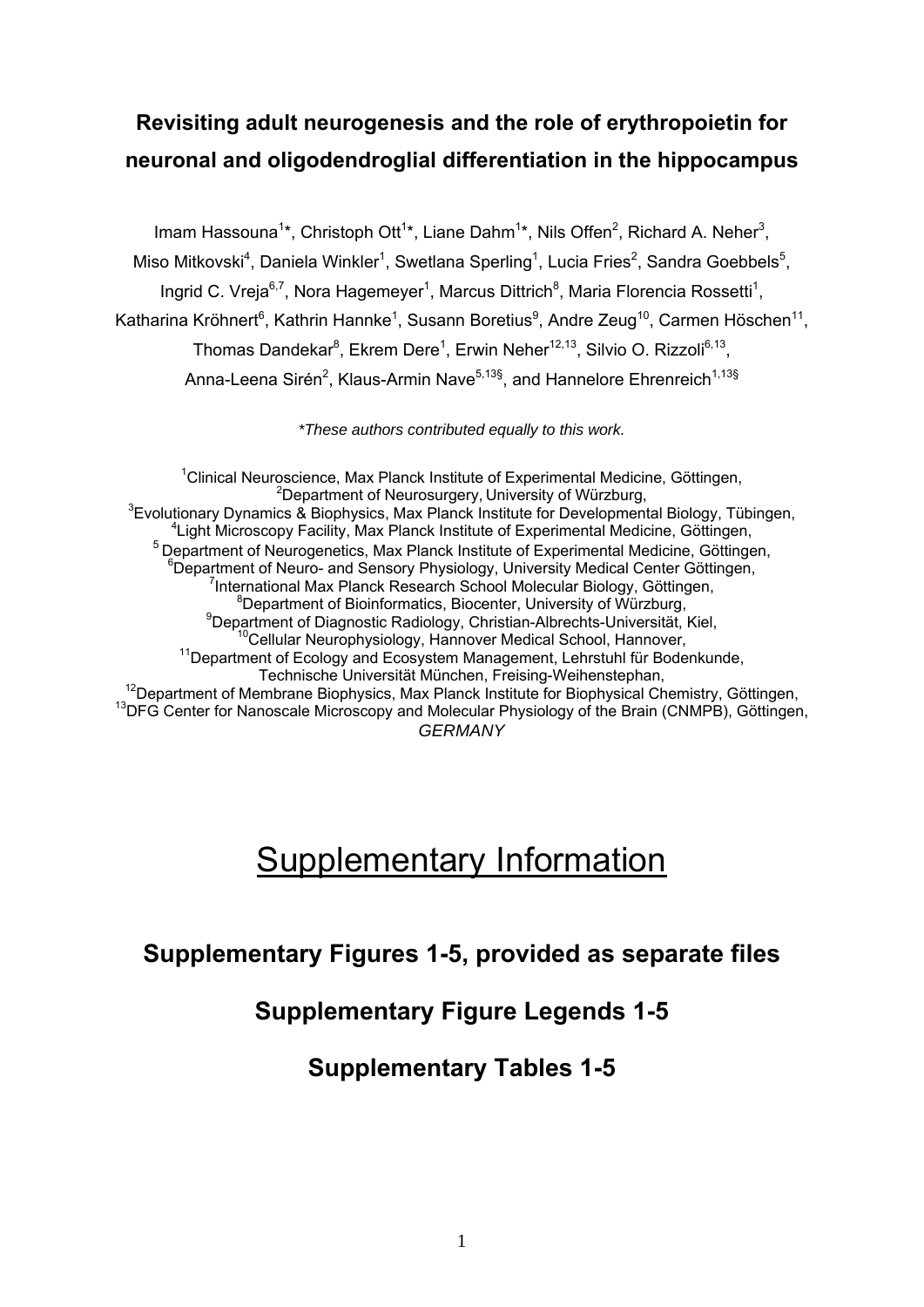**Supplementary Figure 1: Cresyl violet staining of a coronal hippocampus (HC) section.** Shown is a coronal section at approximately bregma –1.8 mm, stained with cresyl violet. Insert in the upper left presents a magnification of the pyramidal layer. Insert in the upper right gives a schematic view of the hippocampus (modified from Franklin and Paxinos, 1997). Corpus callosum (CC), cornu ammonis 1 & 3 (CA1 & CA3), and dentate gyrus (DG) are indicated. The pyramidal layer (Py) within CA1 and CA3 is highlighted in red to show where pyramidal neurons (as well as NeuN+/BrdU+ double-labeled neurons) were counted. CA1, CA3 and DG are framed in yellow to demonstrate where BrdU, TUNEL, Dcx, Pax6, Olig1, PDGFRα and NG2 were stereologically quantified.

**Supplementary Figure 2: EPOR expression in OPC. (A)** EPOR expression in NG2-cells of NG2-Cre-ERT2:R26R-td-tomato-mEGFP mouse brains at postnatal day 31. Lower subpanels show magnification of all channels of the white square area denoted in the overview. **(B)** Western Blot showing specificity of the used EPOR antibody *(Ott C, Martens H, Hassouna I, Oliveira B, Erck C, Zafeiriou MP et al. Widespread expression of erythropoietin receptor in brain and its induction by injury. Mol Med 2015).* **(C)** qPCR analysis of oligodendrocyte lineage genes and *EPOR* in primary mouse forebrain OPC *in vitro* cultured in serum-free differentiation medium. All qPCR data are normalized to *Hprt* (housekeeper). (n=5 for all genes at 4h and 18h time points and n=4 at 32h, mean±SEM, one-way ANOVA); \*\*P<0.01, \*\*\*P<0.001.

**Supplementary Figure 3: EPO effects on neurogenesis in dentate gyrus (DG) and subventricular zone (SVZ).** All data are based on bilateral counting. **(A-F)**  Proliferation (BrdU+ cells, placebo n=9 and EPO n=10 for DG; placebo n=8 and EPO n=9 for SVZ), apoptosis (Tunel+ cells, placebo n=9 and EPO n=10 for DG; placebo and EPO n=10 for SVZ) and differentiation (Dcx+ cells) at 1 week (w1, placebo n=10 and EPO n=9 for both DG and SVZ) and 4 weeks (w4, placebo n=5 and EPO n=6 for BrdU+ cells; placebo n=7 and EPO n=9 in DG, placebo n=9 and EPO n=10 in SVZ for tunel+ cells; placebo n=8 and EPO n=10 for Dcx+ cells for both DG and SVZ) after start of EPO/placebo treatment. **(G-I)** Confocal analysis of BrdU and NeuN double-positive cells (n=4 for both groups; BrdU+, red; NeuN+, green) and presentation of a sample picture in 2 magnifications. All bar graphs are shown as mean±SEM; all analyses unpaired, two-tailed *t*-tests; \*P<0.05, \*\*P<0.01.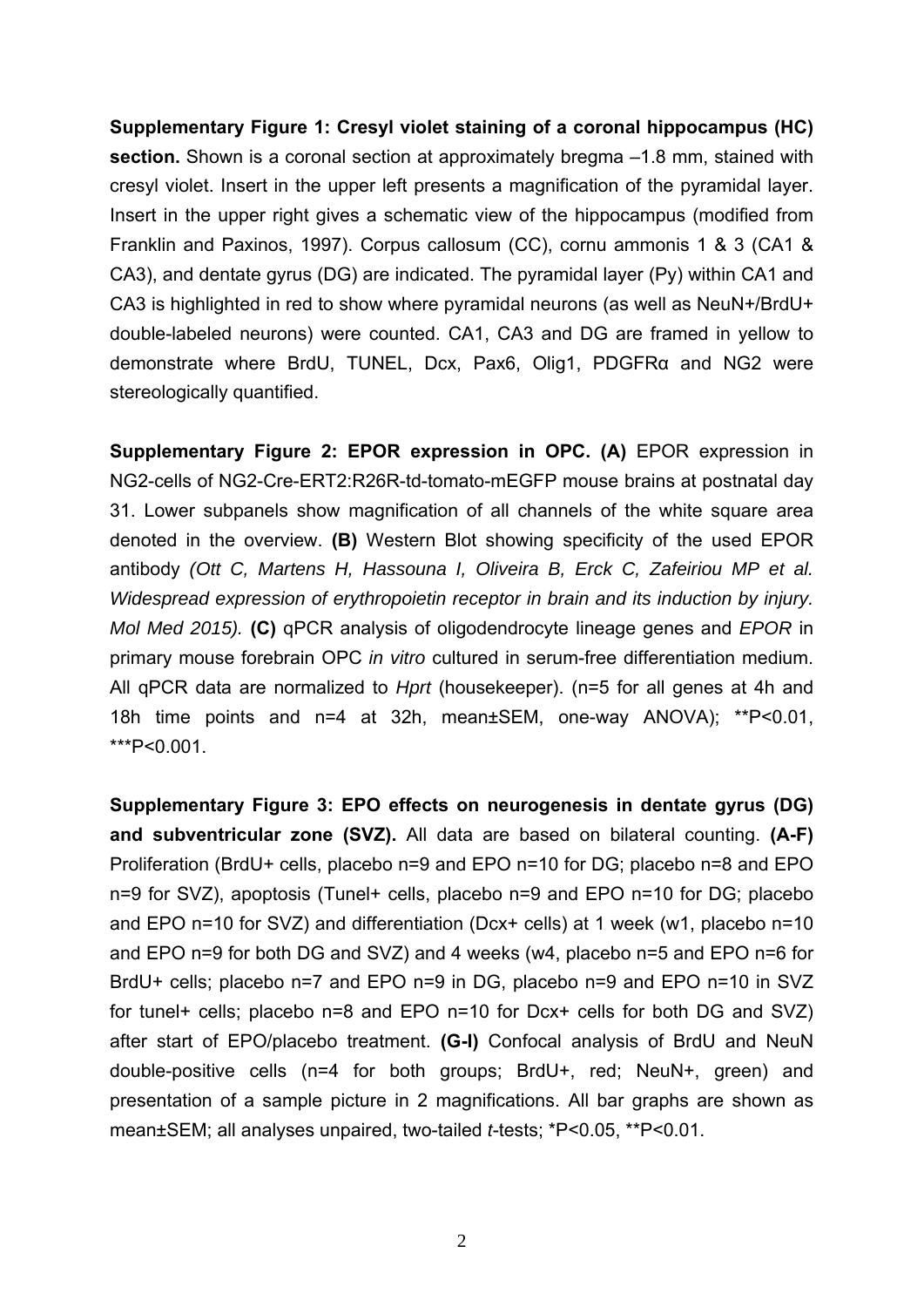**Supplementary Figure 4: EPO effects on quaternary E14 forebrain neurospheres cultured under proliferating and differentiating conditions: (A,B)** Quaternary E14 forebrain neurospheres cultured under proliferating conditions: **(A)** Experimental design. **(B)** qPCR analysis of EPOR expression (n=3) and EPOR functionality testing by Western blot analysis of pMAPK/MAPK (n=6 per group, paired two-tailed *t*-test) 10min after EPO/placebo at 24h in culture. **(C-H)** Quaternary E14 forebrain neurospheres cultured under differentiating conditions: **(C)** Experimental design. **(D)** qPCR analysis of EPOR expression (n=3) and EPOR functionality testing by Western blot analysis of pMAPK/MAPK (n=7 per group, paired one-tailed *t*-test) 10min after EPO/placebo after 24h in culture, respectively. **(E)** qPCR results showing relative mRNA expression under placebo conditions of the differentiation markers Sox9, ND1, Dcx, MAP2, GFAP and S100B at 24h, 96h and 168h expressed as percent of the respective 0.3h values (Sox9: 0.3h n=6, 24h n=10, 96h n=9, 168h n=9; ND1: 0.3h n=6, 24h n=10, 96h n=10, 168h n=9; Dcx: 0.3h n=6, 24h n=10, 96h n=10, 168h n=9; MAP2: 0.3h n=6, 24h n=10, 96h n=10, 168h n=9; GFAP: 0.3h n=6, 24h n=10, 96h n=10, 168h n=9; S100B 0.3h n=6, 24h n=6, 96h n=6, 168h n=6). **(F)** Culture composition showing Tuj1+ and GFAP+ cells in percent of total cell number (DAPI) (n=4 per group). **(G)** Cell death analyzed with Trypan blue (n=4 per group, paired two-tailed *t*-test). **(H)** Cell number (DAPI counts) (n=4 per group, paired twotailed *t*-test). All bar graphs are shown as mean±SEM; \*P<0.05.

**Supplementary Figure 5: EPO effects on differentiation of E17 hippocampal cultures (E17 HCC). (A)** Experimental design. **(B)** qPCR analysis of EPOR expression (n=4 per group) and EPOR functionality testing by Western blot analysis of pMAPK/MAPK (n=4 per group, paired two-tailed *t*-test) 10min after EPO/placebo at the seeding time point and at 24h in culture, respectively. **(C)** qPCR results showing relative mRNA expression under placebo conditions of the differentiation markers Sox9, ND1, Dcx, MAP2, GFAP and S100B at 0.5, 1, 3, 6, 12 and 24h expressed as percent of the respective 0.25h values (Sox9: 0.25h n=10, 0.5h n=7, 1h n=8, 3h n=8, 6h n=8, 12h n=4, 24h n=6; ND1: 0.25h n=9, 0.5h n=5, 1h n=7, 3h n=7, 6h n=7, 12h n=4, 24h n=6; Dcx: 0.25h n=9, 0.5h n=8, 1h n=6, 3h n=6, 6h n=7, 12h n=6, 24h n=9; MAP2: 0.25h n=14, 0.5h n=9, 1h n=10, 3h n=8, 6h n=8, 12h n=8, 24h n=12; GFAP: 0.25h n=7, 0.5h n=7, 1h n=6, 3h n=7, 6h n=7, 12h n=8, 24h n=8; S100B: 0.25h n=8, 0.5h n=8, 1h n=5, 3h n=7, 6h n=7, 12h n=7, 24h n=6). **(D,E)** qPCR results of the early neural markers Sox9 (0.25h n=10, 0.5h n=7, 1h n=8, 3h n=8, 6h n=8, 12h n=4, 24h n=6; paired two-tailed *t*-test per time point) and ND1 (0.25h n=9, 0.5h n=5, 1h n=7, 3h n=7, 6h n=7, 12h n=4, 24h n=9; paired two-tailed *t*-test per time point) after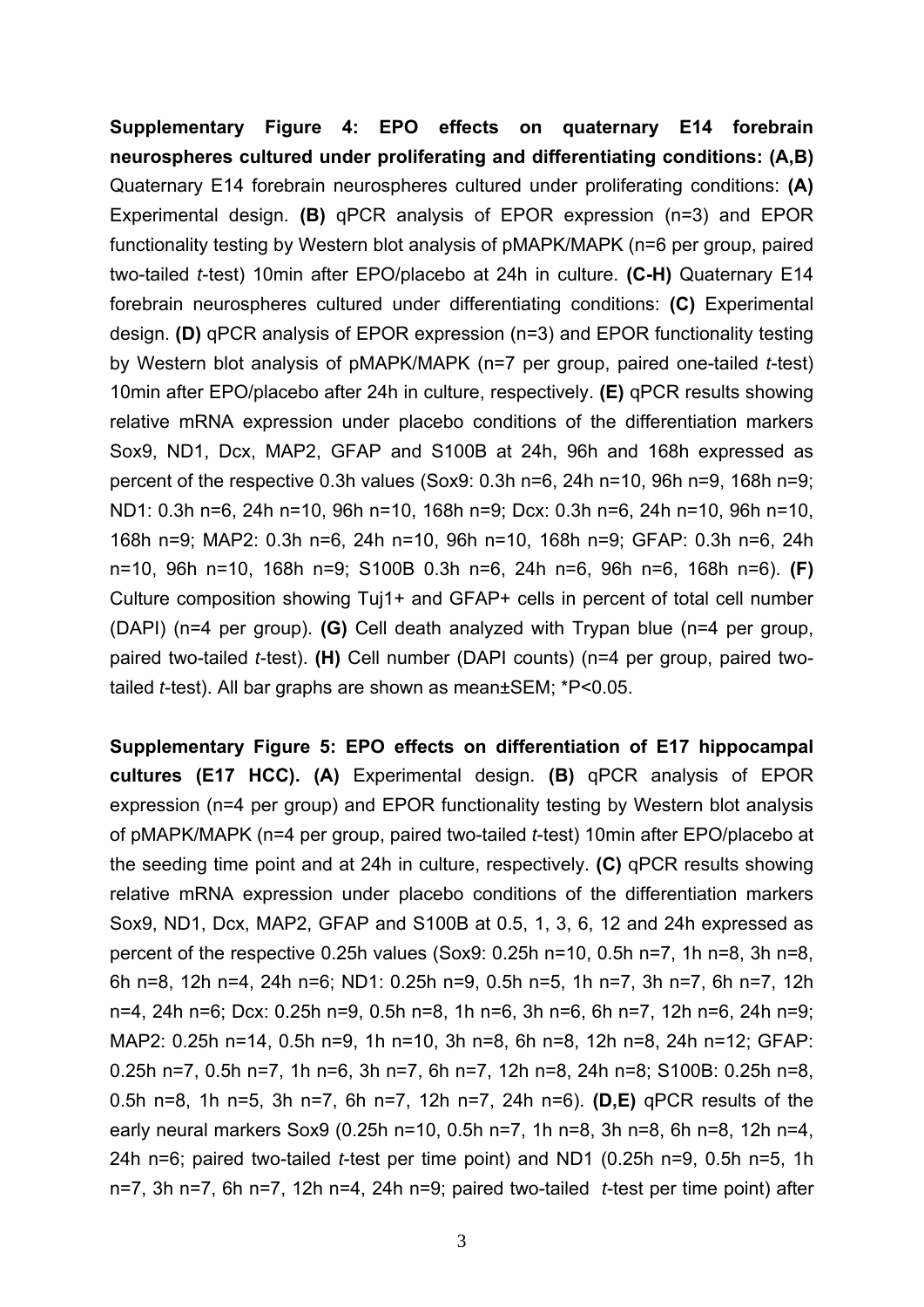EPO, expressed in % placebo **(F)** Dcx/MAP2 ratio after EPO, expressed in % placebo (0.25h n=7, 0.5h n=7, 1h n=4, 3h n=6, 6h n=5, 12h n=4, 24h n=4; paired two-tailed *t*-test per time point). **(G)** Dcx/MAP2 ratio based on immunocytochemical analysis of integrated density (n=5 per group, paired two-tailed *t*-test per time point)). **(H)** Confocal picture illustrating the distribution of Dcx and MAP2 staining. **(I,J)** qPCR results of GFAP (0.25h n=7, 0.5h n=7, 1h n=6, 3h n=6, 6h n=7, 12h n=7, 24h n=7; paired two-tailed *t*-test per time point) and S100B (0.25h n=8, 0.5h n=8, 1h n=5, 3h n=7, 6h n=7, 12h n=7, 24h n=5; paired two-tailed *t*-test per time point) after EPO, expressed in % placebo. **(K)** Culture composition showing Dcx+ and GFAP+ cells in percent of total cell number (DAPI) (n=9 per group), P=Placebo, E=EPO. **(L,M)** Cell death and cell number (n=5 for both groups and readouts, paired two-tailed *t*-test per time point) analyzed with DAPI. All bar graphs are shown as mean±SEM; \*P<0.05, \*\*P<0.01, \*\*\*P<0.001 (paired *t*-test). Compare Supplementary Tables 4 and 5.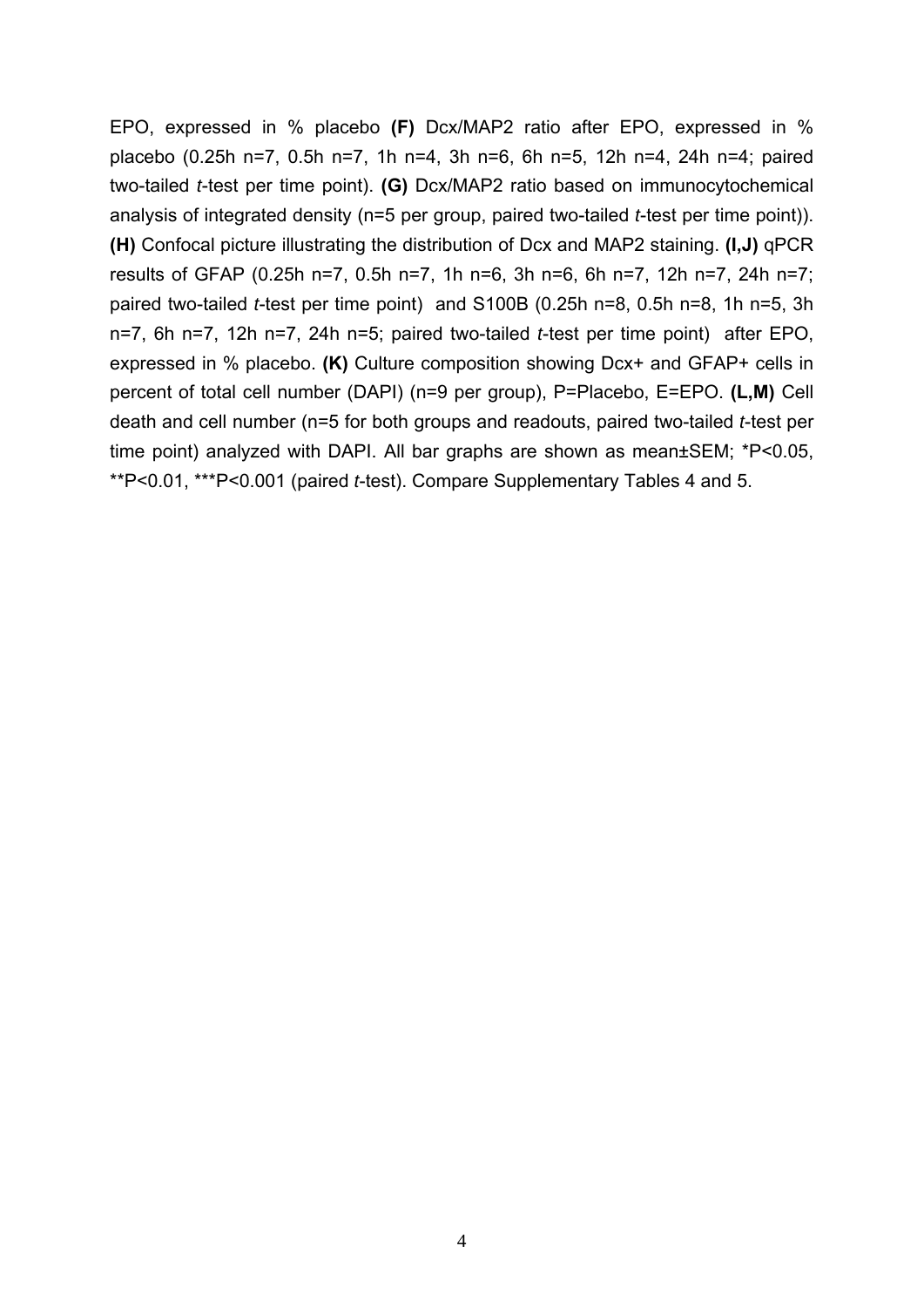#### **Supplementary Table 1**

**Number of pyramidal neurons in the hippocampus 4 weeks after start of EPO or**  placebo treatment: Given are numbers obtained upon direct counting (∑Q; raw data) and the final numbers according to the stereological calculation (N).

| <b>Treatment</b>           | <b>Mouse ID</b><br>(internal)                                                                                                                              | Pyramidal neurons (#)                                                                                                |                                                                                                                                                                    |                                                                                                                                |                                                                                                                                                   |  |
|----------------------------|------------------------------------------------------------------------------------------------------------------------------------------------------------|----------------------------------------------------------------------------------------------------------------------|--------------------------------------------------------------------------------------------------------------------------------------------------------------------|--------------------------------------------------------------------------------------------------------------------------------|---------------------------------------------------------------------------------------------------------------------------------------------------|--|
|                            |                                                                                                                                                            | ΣQ.                                                                                                                  | CA <sub>1</sub><br>N                                                                                                                                               | CA <sub>3</sub><br>ΣØ.<br>N                                                                                                    |                                                                                                                                                   |  |
| PL (1)<br>PL(2)            | $CM-2$<br>$CM-3$<br>$CN-1$<br>$CN-4$<br>$CO-1$<br>$CO-2$<br>$CO-4$<br>$CP-1$<br>$CP-2$<br>$B1*$<br>B3*<br>B4*<br>$D1^*$<br>$D2^*$<br>D4*<br>$E3*$<br>$E4*$ | 966<br>947<br>956<br>956<br>778<br>834<br>860<br>943<br>977<br>839<br>806<br>833<br>948<br>874<br>876<br>809<br>1003 | 115920<br>113640<br>114720<br>114720<br>93360<br>100080<br>103200<br>113160<br>117240<br>100680<br>96720<br>99960<br>113760<br>104880<br>105120<br>97080<br>120360 | 871<br>921<br>926<br>$\blacksquare$<br>778<br>908<br>874<br>802<br>698<br>607<br>754<br>682<br>824<br>721<br>759<br>774<br>673 | 104520<br>110520<br>111120<br>93360<br>108960<br>104880<br>96240<br>83760<br>72840<br>90480<br>81840<br>98880<br>86520<br>91080<br>92880<br>80760 |  |
| Mean<br><b>±SEM</b>        |                                                                                                                                                            | 894.4<br>±17.19                                                                                                      | 107329.41<br>±2063                                                                                                                                                 | 785.8<br>±24.06                                                                                                                | 94290<br>$\overline{\pm 2887}$                                                                                                                    |  |
| EPO (1)<br>EPO(2)          | $CM-1$<br>$CM-4$<br>$CM-5$<br>$CN-3$<br>$CN-5$<br>$CO-3$<br>$CO-5$<br>$CP-3$<br>$CP-4$<br>$CP-5$<br>$A5*$<br>$B2*$<br>$B5*$<br>$C1*$<br>$D3*$              | 1122<br>1041<br>1117<br>1076<br>1026<br>1157<br>959<br>1012<br>934<br>1126<br>872<br>880<br>958<br>1064<br>915       | 134640<br>124920<br>134040<br>129120<br>123120<br>138840<br>115080<br>121440<br>112080<br>135120<br>104640<br>105600<br>114960<br>127680<br>109800                 | 1118<br>847<br>952<br>936<br>1009<br>1219<br>844<br>1114<br>796<br>981<br>752<br>792<br>1093<br>876<br>864                     | 134160<br>101640<br>114240<br>112320<br>121080<br>146280<br>101280<br>133680<br>95520<br>117720<br>90240<br>95040<br>131160<br>105120<br>103680   |  |
| <b>Mean</b><br><b>±SEM</b> | $D5^*$<br>$E1*$<br>$E2*$                                                                                                                                   | 889<br>1192<br>1020<br>± 24.98                                                                                       | 106680<br>143040<br>-<br>122400<br>± 2997                                                                                                                          | 676<br>1002<br>667<br>918.8<br>± 36.85                                                                                         | 81120<br>120240<br>80040<br>110253.33<br>±4422                                                                                                    |  |

\*mice injected with BrdU (cohort2)

The data are calculated with the stereological formula:

$$
N = \sum Q^{-} \cdot \frac{1}{\text{ssf}} \cdot \frac{1}{\text{asf}} \cdot \frac{1}{\text{tsf}}
$$

The total number of pyramidal neurons (N) is calculated by the count of pyramidal neurons ( $\Sigma Q$ ), multiplied with the section sampling fraction (ssf), the area sampling fraction (asf) and the thickness sampling fraction (tsf). Counting was performed by an investigator unaware of group assignment of the mice ('blinded'). Two independent cohorts of mice were examined, with only the second cohort receiving BrdU injections. Cohort 1: Placebo group 1 (PL (1)) and EPO group 1 (EPO (1)). Cohort 2: Placebo group 2 (PL (2)) and EPO group 2 (EPO (2)). Underlined are the mean values presented in Figure 1B.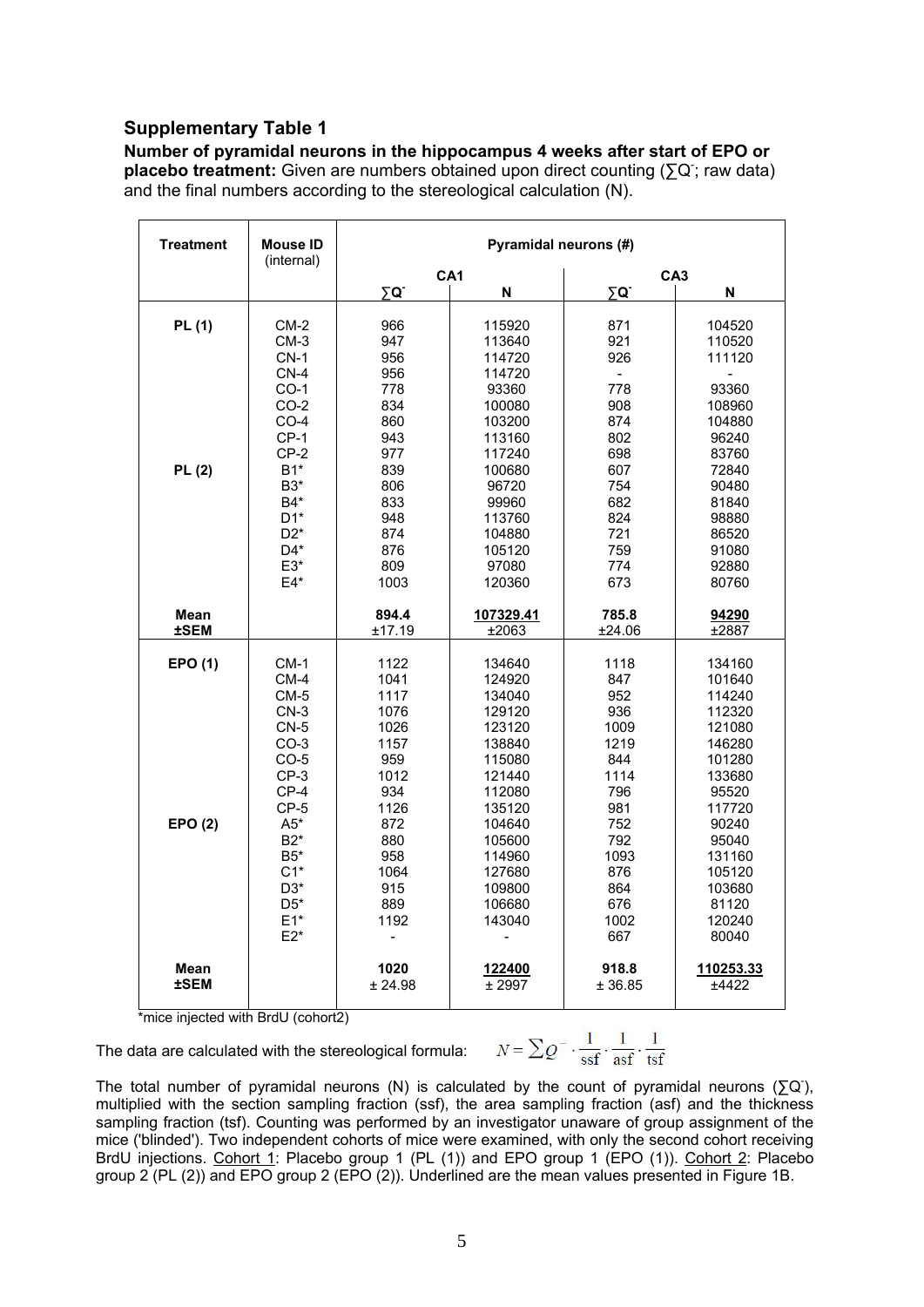### **Supplementary Table 2**

#### **qPCR results (mean±SEM) of mRNA expression in differentiating neurospheres**

|                  | 24h                | 96h               | 168h              |
|------------------|--------------------|-------------------|-------------------|
| Sox9             | $-45.68 \pm 10.72$ | $-49.78 \pm 5.21$ | $-48.66 \pm 4.19$ |
| N <sub>D</sub> 1 | 17.66±28.94        | 274.00±96.06      | 99.77±24.44       |
| <b>Dcx</b>       | 28.21±24.87        | 251.10±45.40      | 71.24±9.71        |
| MAP <sub>2</sub> | 83.78±10.40        | 86.17±15.71       | 69.86±12.51       |
| <b>GFAP</b>      | $5.17 \pm 16.93$   | 57.61±40.92       | 69.51±47.17       |
| S100B            | 169.30±38.93       | 319.20±56.94      | 223.30±37.15      |

(Mean values are presented in Supplementary Figure 4E)

Data calculated according to the formula:  $100^*$ (placebo(t) – mean placebo(t=0.3)) / mean placebo(t=0.3)

#### **Supplementary Table 3**

### **qPCR results (mean±SEM) of mRNA expression in differentiating neurospheres after EPO, expressed as % placebo**

(Data are presented in Figure 5D,E,F,G,H)

|                    | 0.3h             | 24h                 | 96h                               | 168h              |
|--------------------|------------------|---------------------|-----------------------------------|-------------------|
| Sox9               | $23.63*+7.34$    | $-23.26** \pm 3.74$ | $-31.90 \pm 12.59$                | $-15.77***+2.08$  |
| ND <sub>1</sub>    | $5.96 \pm 9.70$  | $-17.83**+3.00$     | $-42.67$ <sup>*</sup> $\pm$ 10.83 | $-27.21^*$ ±10.18 |
| Dcx/MAP2           | 4.41±7.26        | $12.59 + 7.01$      | $-27.02 \pm 11.67$                | $-19.97 + 8.21$   |
| <b>GFAP</b>        | $-2.97 \pm 3.44$ | 25.33**±4.89        | $42.71**+4.63$                    | 16.02±39.77       |
| S <sub>100</sub> B | $2.82 \pm 5.60$  | -7.49±3.51          | 17.03±8.24                        | 11.58±6.07        |

\*P≤0.05, \*\*P≤0.01, \*\*\*P≤0.001 (paired *t*-test) Data calculated according to the formula:  $100^*(EPO(t)-placebo(t))$  / placebo(t)